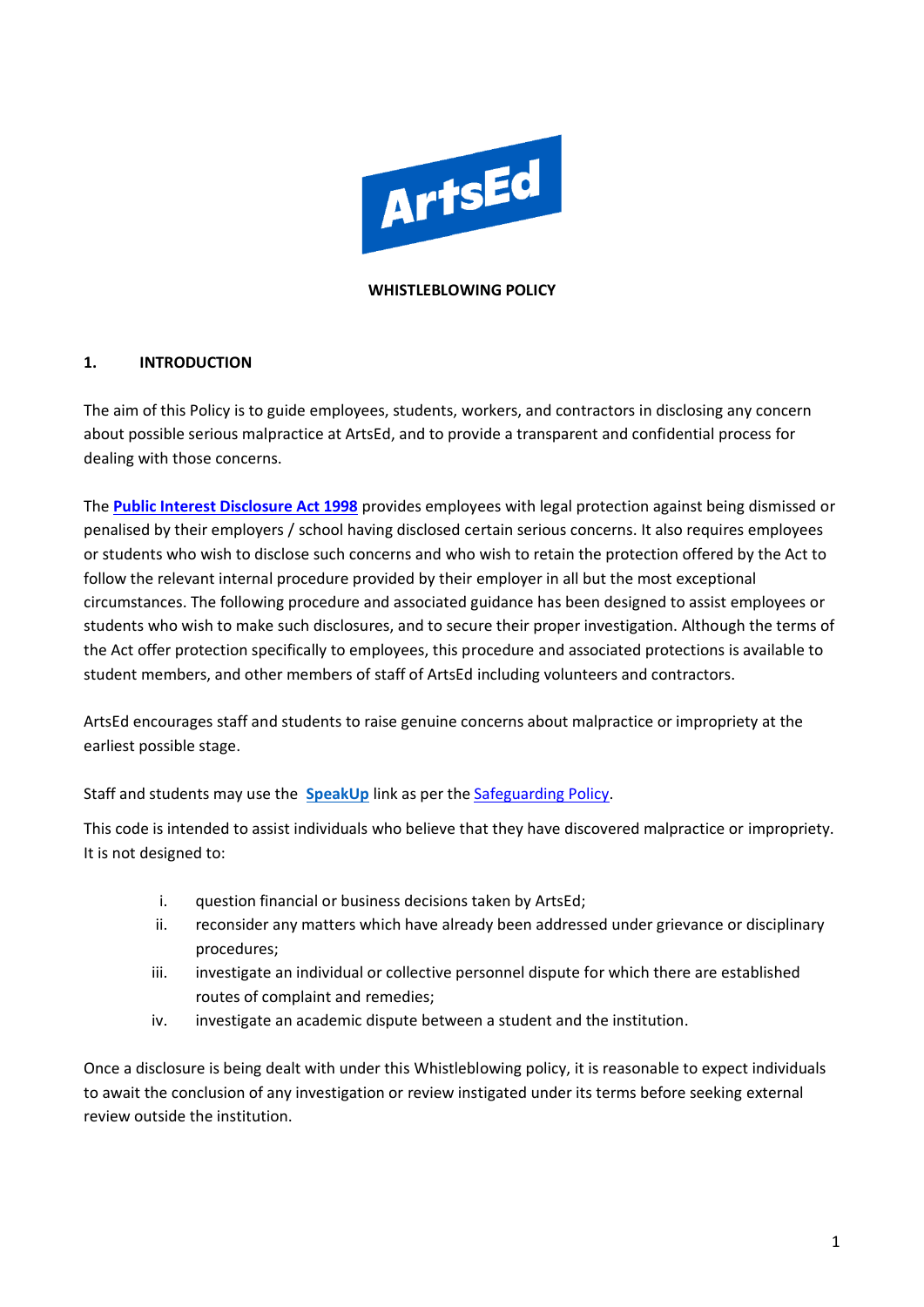As this policy assures protection for those declaring a genuine concern, anonymous disclosures are discouraged as this makes it harder to fully investigate and follow up on the issues raised. Nevertheless, where serious issues are raised, and where possible, anonymous disclosures may still be dealt with under this policy.

# **2. REMIT**

This guidance is directed specifically at the disclosure of information which is in the public interest and which in the reasonable belief of the person making the disclosure tends to show malpractice involving one or more of the following:

- criminal activity, including fraud or financial irregularity, corruption, bribery, or blackmail;
- failure to comply with legal obligations;
- danger to health and safety;
- sexual impropriety
- damage to the environment;
- academic or professional malpractice;
- a miscarriage of justice;
- failure to comply with statutes and regulations;
- attempts to conceal any of the above.

Other procedures exist to deal with issues such as: grievances by staff connected with their employment; complaints by students about their programmes of study or services at ArtsEd; appeals against assessment decisions; appeals from disciplinary procedures for staff and students; and, harassment and bullying.

## **3. DISCLOSER PROTECTION**

- I. ArtsEd aims to encourage openness and will support those covered by the policy who raise genuine concerns in good faith under this policy, even if they turn out to be mistaken.
- II. Those covered under the policy will not suffer any detrimental treatment as a result of raising a concern without malice, in good faith, reasonably believing it to be true (even if it is not confirmed by the investigation). Detrimental treatment includes suspension / removal from studies, dismissal, disciplinary action, threats or other unfavourable treatment connected with raising a concern. If the discloser believes that they have suffered any such treatment, they should inform their Line Manager (staff) or Head of Year (student) as soon as possible (or the Deputy Principal should the treatemnt relate to either of these people). If the matter is not remedied the discloser should raise it formally using the relevant Grievance Procedure.
- III. Students and members of staff must not threaten or retaliate against Disclosers in any way. Anyone involved in such conduct will be subject to disciplinary action.
- IV. In the event of false, malicious, or vexatious allegations, disciplinary action may be taken against the individual concerned.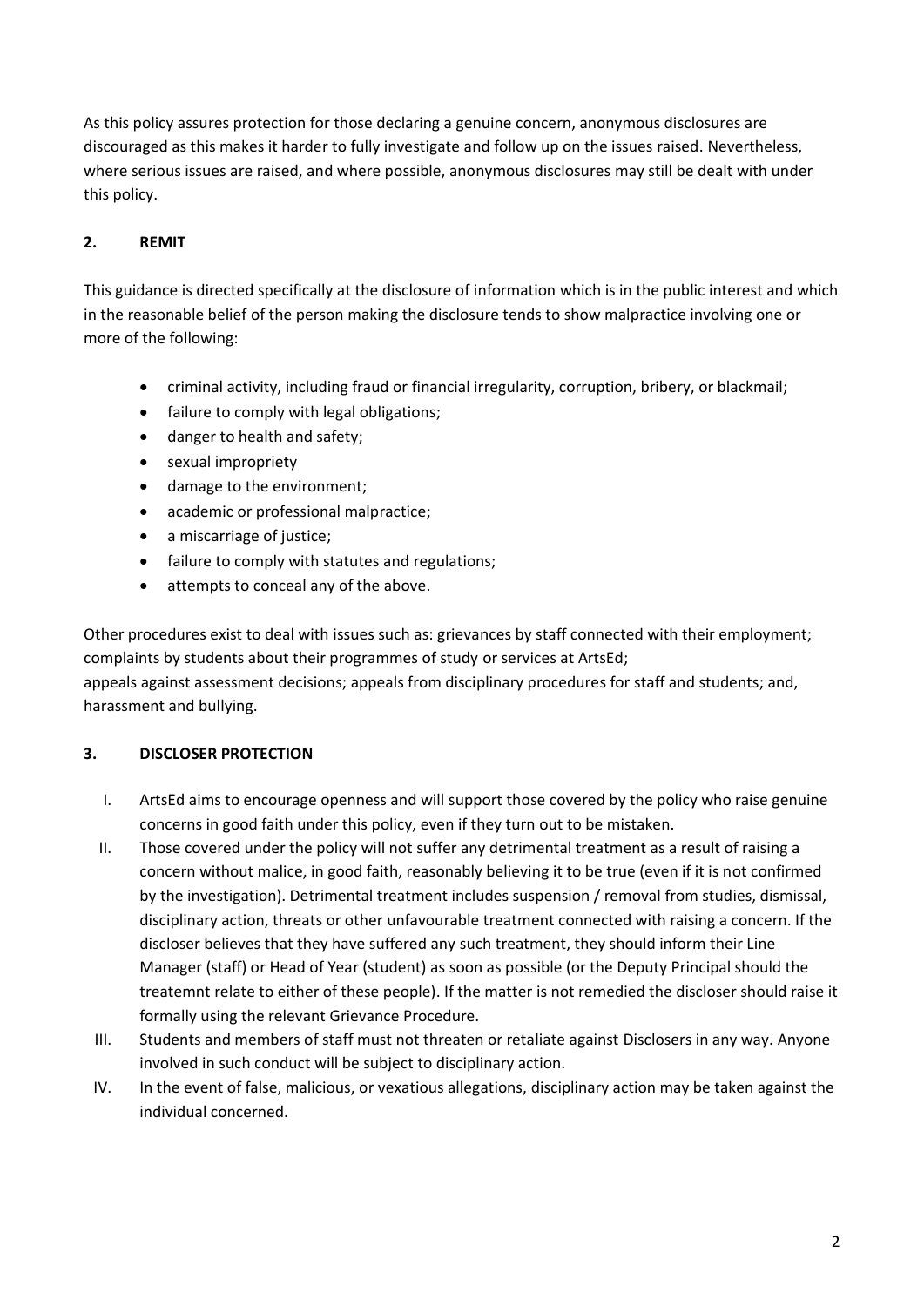### **4. CONFIDENTIALITY**

- I. ArtsEd will treat all disclosures under this Policy in a confidential and sensitive manner. The identity of the individual making the allegation, i.e. the Discloser, will be kept confidential insofar as this is compatible with making an effective investigation into the allegations which are the subject of the disclosure. The investigation process may however at some stage have to reveal the source of the information, and the individual making the disclosure may need to make a statement as part of the evidence required.
- II. With openness, transparency and all the necessary support that will be afforded, we hope that staff and students will feel able to voice whistleblowing concerns under this procedure; if you wish to raise a concern confidentially, we will make every effort to not disclose your identity, however the investigation may be more difficult or impossible if we cannot obtain further information from you and it can make it more difficult to establish whether any allegations are credible. Disclosers who are concerned about possible reprisals if their identity is revealed should discuss this with either the Head of HR (if staff related) or the Deputy Principal (if student related) and appropriate measures and advice can be given. If either the Head of HR or the Deputy Principal are named in the complaint, the matter can be referred to the Designated Safeguarding Lead.
- III. If there is evidence of criminal activity, then the Police will in all cases be informed.

### **5. PROCEDURE**

- I. An individual who wishes to make a disclosure under this policy should do so by emailing whistleblowing@artsed.co.uk.
- II. Disclosures should, as far as possible, be **in writing** and should provide as much **supporting evidence**  as possible about the grounds upon which the disclosure is being made and the reasons for believing that malpractice has occurred.
- III. Disclosures made to this address will be received by a team of staff comprising the Deputy Principal, the Head of HR, and the Head of the Day School and Sixth Form, who will form a Panel to assess the disclosure and agree the next steps, which may conclude a formal investigation and if so, a suitable person will be instructed with terms of reference to carry out an investigation.
- IV. The Panel will acknowledge receipt of the disclosure, and will aim to keep the Discloser informed of the progress of the investigation, its likely timescale and, where possible, any final action taken, noting that sometimes the need for confidentiality may prevent the Discloser receiving specific details of the investigation or any disciplinary action taken as a result. The Discloser should treat any information about the investigation as confidential.
- V. Disclosures will be investigated with a three-week timescale, however depending on the nature of the investigation, this may be extended to allow for a thorough and fair process.
- VI. If an investigation is undertaken, any person or persons identified as a subject of concern will be informed of each allegation against them and any evidence supporting it, and will be allowed to comment before the investigation is concluded unless there is an overriding reason for nondisclosure, for example, where disclosure could be likely to compromise the outcome of a criminal or regulatory investigation.
- VII. Upon the conclusion of an investigation, the Investigator will report to the Panel who will make a decision as to whether any further action is required, and the results of the investigation and any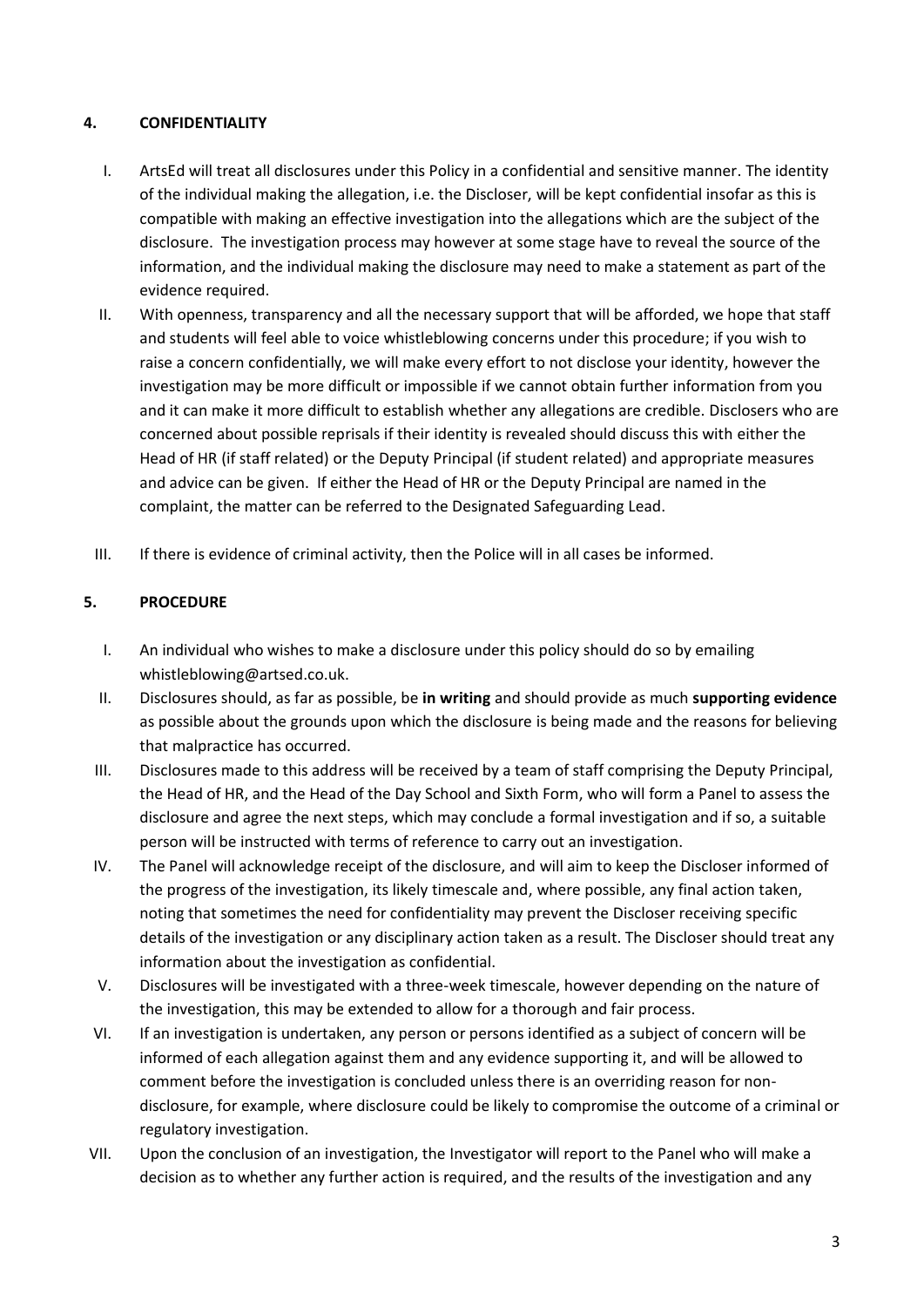action taken will be reported to the next meeting of the Board of Trustees. The Chair of the Board will be notified and regularly appraised of matters being investigated under the Whistleblowing Policy.

- VIII. In all cases where a concern is raised it will be acknowledged and a record of action taken will be stored confidentially in line with GDPR requirements.
- IX. If, on preliminary examination, the concern is judged by the Panel to be wholly without substance or merit or not of a public interest nature, no further action may be taken. In this case, the Panel will register the concern raised and their decision to take no further action.
- X. The Discloser will be informed of a final decision to take no further action.
- XI. Depending on the nature of the allegation, should further information be required, a meeting may be arranged with the Discloser to discuss their concern, and they may be required to attend further meetings to provide additional information, as the concerns raised are investigated.
- XII. Following the initial investigation, the Panel may decide that the concern is such that it should be addressed under other existing procedures. There are a number of policies and procedures which cover a wide range of issues including staff grievances, staff disciplinary, dignity at work, academic appeals, student discipline, sexual misconduct, and student complaints. If no suitable procedure is available, an *ad hoc* process may be needed. In some instances, it might be necessary for the matter to be referred to an external authority for further investigation.
- XIII. As appropriate, the matter and outcome may be reported to the Board and any disciplinary action that might arise from it. The Board of Trustees may recommend an external investigation to be undertaken at any point.
- XIV. The Panel shall convene to assess 'lessons learnt' following the end of all investigations and to put action plans in place in all circumstances.

### **6. FEEDBACK**

The action taken, including, in broad outline, the outcome of any investigation, shall be reported to the person making the disclosure; if no action is taken that person shall be given an explanation.

## **7. EXTERNAL PROCEDURES**

- I. Where all internal procedures have been exhausted, a member of staff or student shall have a right of access to an external person/body. This may include (depending on the subject matter of the disclosure) the HMRC, the Audit Commission, the Health and Safety Executive, the Local Authority Designated Officer, the Charity Commission, the Office for Students, or the Office of the Independent Ajudicator.
- II. It should be noted that under the Public Interest Disclosure Act 1998, there are circumstances where a person may be entitled to raise a concern directly with an external body, this includes:
	- Where the individual believes that exceptionally serious circumstances justify it;
	- Where the individual believes that the School would conceal or destroy the relevant evidence;
	- Where the individual believes they would be victimised by the School; or,
	- Where the Secretary of State has ordered it.